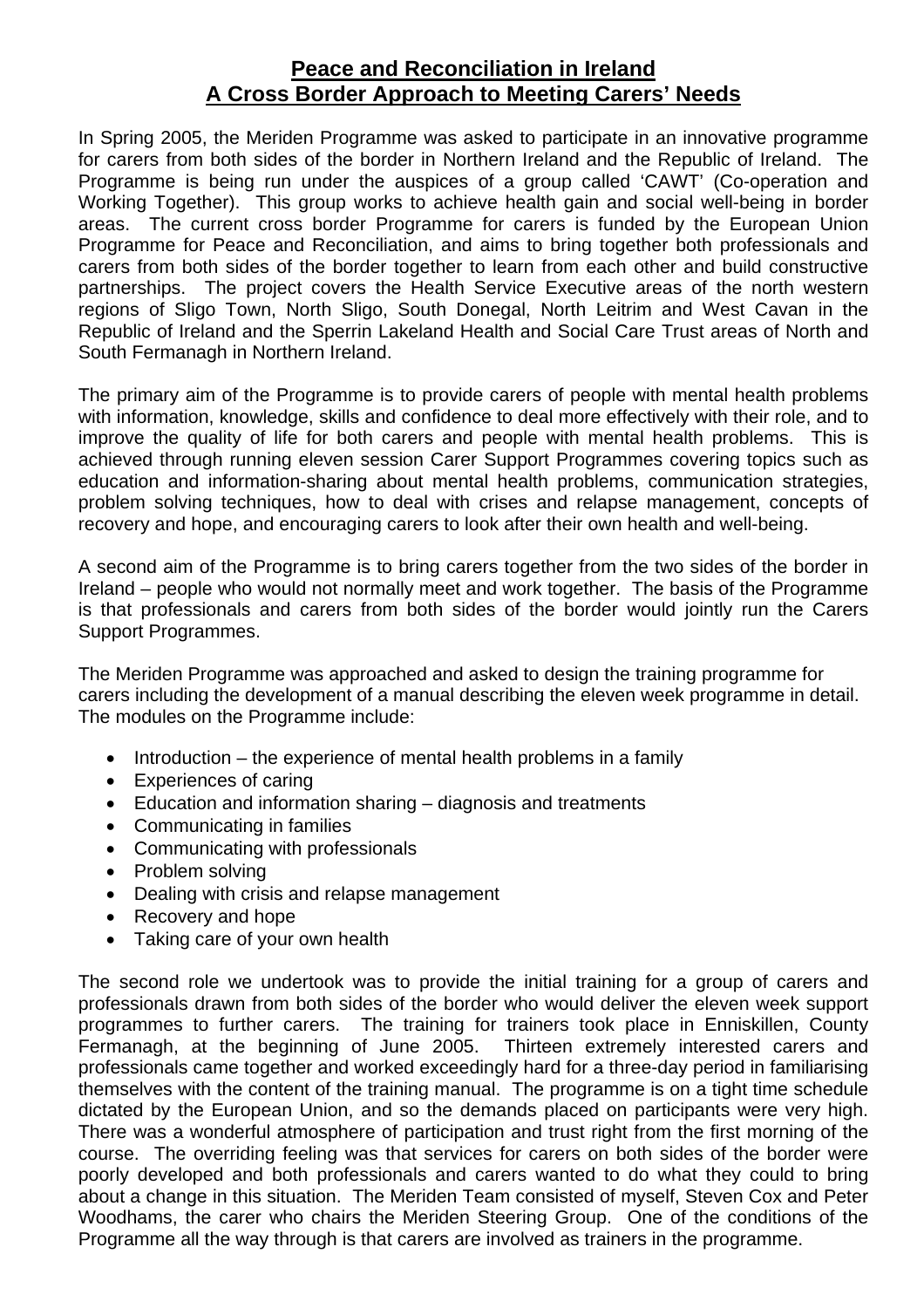The plan following the training was that the first cross border carers' support group would take place beginning in June 2005. Planning for this brought up interesting issues about the ongoing political situation in Northern Ireland. While things have obviously improved dramatically, there are still issues that interfere with initiatives such as this. One example was that the support groups had to be suspended during the marching season in Northern Ireland, as carers would not go out to attend groups at night during this period. Issues such as this serve as a reminder that there is still some work to do in developing true reconciliation among the different groups in Northern Ireland.

Other issues arose on the programme such as the difference between services on both sides of the border. It became clear that, while services were not fully developed for carers on either side of the border, they were a lot more advanced in Northern Ireland than in the Republic of Ireland. This gave rise to quite complex issues for the professionals involved on the course in terms of recognising that they were working in a service which was not providing evidence based care as yet, and clearly was not fully meeting the needs of those with serious mental health problems.

All in all, the experience was extremely positive. I was left with an overriding sense of admiration for the people who were trying to bring about change in difficult circumstances. As I'm writing this, the first cross border group has already had a couple of sessions, and will continue into the autumn. The programme is being fully evaluated, and I will provide updates in the December edition of the newsletter as to how the programme is progressing.

## **Gráinne Fadden**

## **Delivering Training as a Carer on the Team**

I was privileged to be a member of the Meriden Training team (along with Dr Gráinne Fadden and Steven Cox) which was commissioned to deliver the training Programme which Gráinne has described above.

The concept was to deliver a training programme based on the Meriden approach to training trainers in order to give the delegates the skills and knowledge to be able to deliver a Carer Education Programme, which had been developed by Gráinne and the Meriden team as part of the commission. The fact that this carer education programme was then to be rolled out by the delegates to carers on both sides of the border was the really rewarding part of the project to me and the other members of the team as it was clear that no such carer education opportunities had been offered to carers hitherto on either side of the border.

The course went really well with each of the 13 delegates (including 5 carers), fully participating in all the component parts of the course. As a result we were satisfied that by the end of the course that the delegates had developed the necessary skills and knowledge (supplemented by their own on-going work) to be able to co-facilitate the devolved Caring for Carers Programme.

Being a member of the team delivering the training was for me both challenging and emotionally demanding, but working with the group as a whole and the carers in particular was highly rewarding. It was interesting to hear the delegates' comments at the conclusion of the course that they really valued the different inputs of the training team recognising the professionalism and expert knowledge of Gráinne, the vitality, humour and enthusiasm of Steven and the contribution I was able to make as a carer. In particular the delegates commented on how well we had worked as a team (as a model of partnership working) and they were impressed with the extent of the carer contribution to the training. It was an additional bonus to me that as part of the 'winding down' process after the course, I was able to